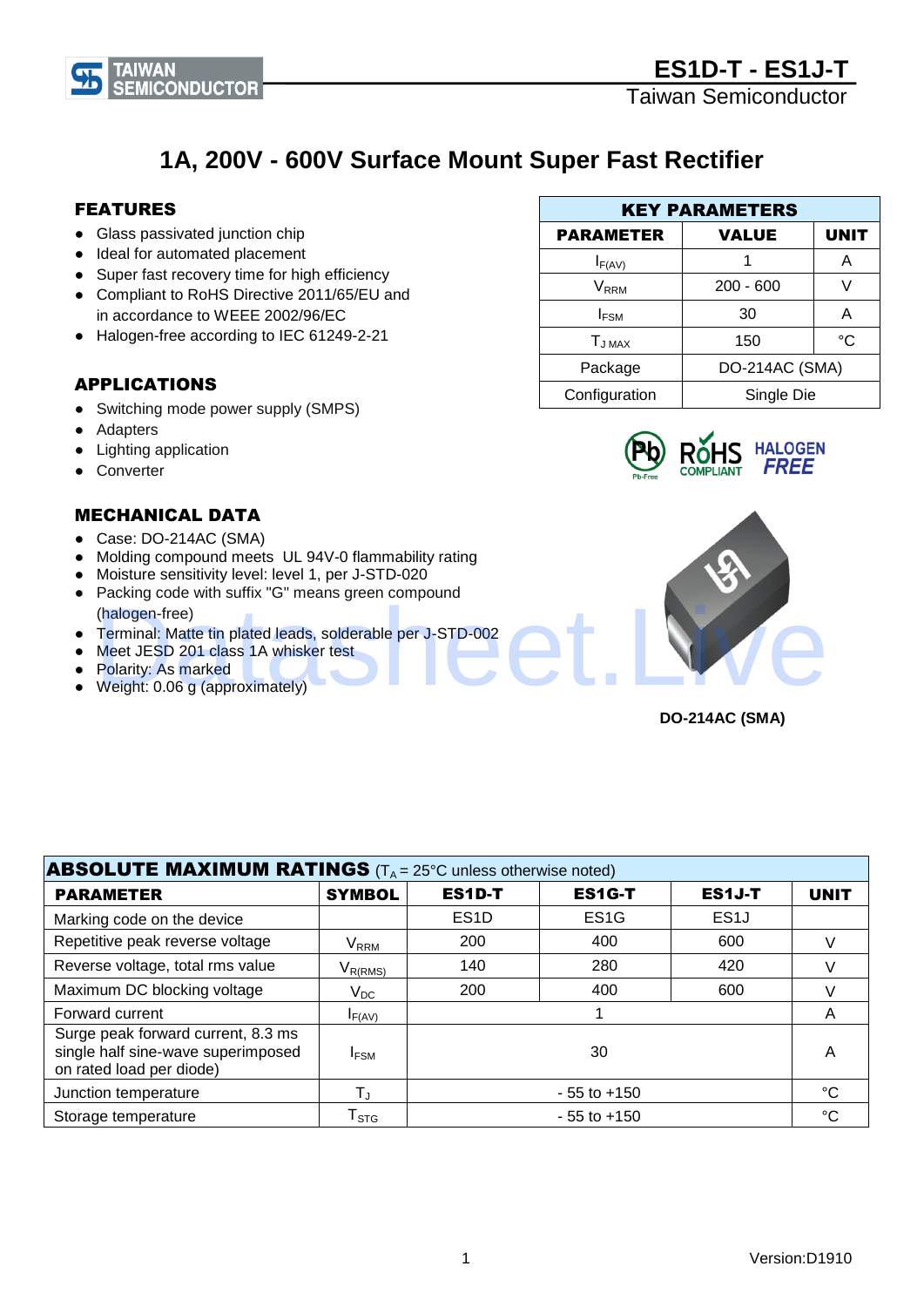

Taiwan Semiconductor

| <b>THERMAL PERFORMANCE</b>             |                  |     |             |  |  |
|----------------------------------------|------------------|-----|-------------|--|--|
| <b>PARAMETER</b>                       | <b>SYMBOL</b>    | TYP | <b>UNIT</b> |  |  |
| Junction-to-ambient thermal resistance | $R_{\theta$ JA   | 85  | °C/W        |  |  |
| Junction-to-lead thermal resistance    | R <sub>ejl</sub> | 35  | °C∕W        |  |  |

| <b>ELECTRICAL SPECIFICATIONS</b> ( $T_A = 25^\circ$ C unless otherwise noted) |        |                                           |               |            |            |             |
|-------------------------------------------------------------------------------|--------|-------------------------------------------|---------------|------------|------------|-------------|
| <b>PARAMETER</b>                                                              |        | <b>CONDITIONS</b>                         | <b>SYMBOL</b> | <b>TYP</b> | <b>MAX</b> | <b>UNIT</b> |
|                                                                               | ES1D-T |                                           | $V_F$         |            | 0.95       | V           |
| Forward voltage per diode <sup>(1)</sup>                                      | ES1G-T | $I_F = 1A$ , T <sub>J</sub> =25°C         |               |            | 1.30       | $\vee$      |
|                                                                               | ES1J-T |                                           |               |            | 1.70       | V           |
| Reverse current @ rated $V_R$ per diode $(2)$                                 |        | $T_J = 25^{\circ}C$                       | $I_R$         |            | 5          | μA          |
|                                                                               |        | $T_{\rm J}$ =125°C                        |               |            | 100        | μA          |
| ES1D-T                                                                        |        |                                           |               | 16         |            | pF          |
| Junction capacitance                                                          | ES1G-T | 1 MHz, $V_R = 4.0V$                       | $C_J$         | 18         |            |             |
| ES <sub>1</sub> J-T                                                           |        |                                           |               |            |            | pF          |
| Reverse recovery time                                                         |        | $I_F=0.5A$ , $I_R=1.0A$<br>$I_{RR}=0.25A$ | $t_{rr}$      |            | 35         | ns          |
|                                                                               |        |                                           |               |            |            |             |

#### **Notes:**

1. Pulse test with PW=0.3 ms

2. Pulse test with PW=30 ms

| <b>ORDERING INFORMATION</b>        |                     |                                      |                |                          |
|------------------------------------|---------------------|--------------------------------------|----------------|--------------------------|
| <b>PART NO.</b>                    | <b>PACKING CODE</b> | <b>PACKING CODE</b><br><b>SUFFIX</b> | <b>PACKAGE</b> | <b>PACKING</b>           |
| ES <sub>1x</sub> -T<br>(Note 1, 2) | R3                  | G                                    | <b>SMA</b>     | 1,800 / 7" Plastic reel  |
|                                    | R <sub>2</sub>      |                                      | <b>SMA</b>     | 7,500 / 13" Paper reel   |
|                                    | M2                  |                                      | <b>SMA</b>     | 7,500 / 13" Plastic reel |

#### **Notes:**

1. "x" defines voltage from 200V (ES1D-T) to 600V (ES1J-T)

2. Whole series with green compound (halogen-free)

| <b>EXAMPLE P/N</b> |                     |                     |                                      |                    |
|--------------------|---------------------|---------------------|--------------------------------------|--------------------|
| <b>EXAMPLE P/N</b> | <b>PART NO.</b>     | <b>PACKING CODE</b> | <b>PACKING CODE</b><br><b>SUFFIX</b> | <b>DESCRIPTION</b> |
| ES1J-T R3G         | ES <sub>1</sub> J-T | R3                  | G                                    | Green compound     |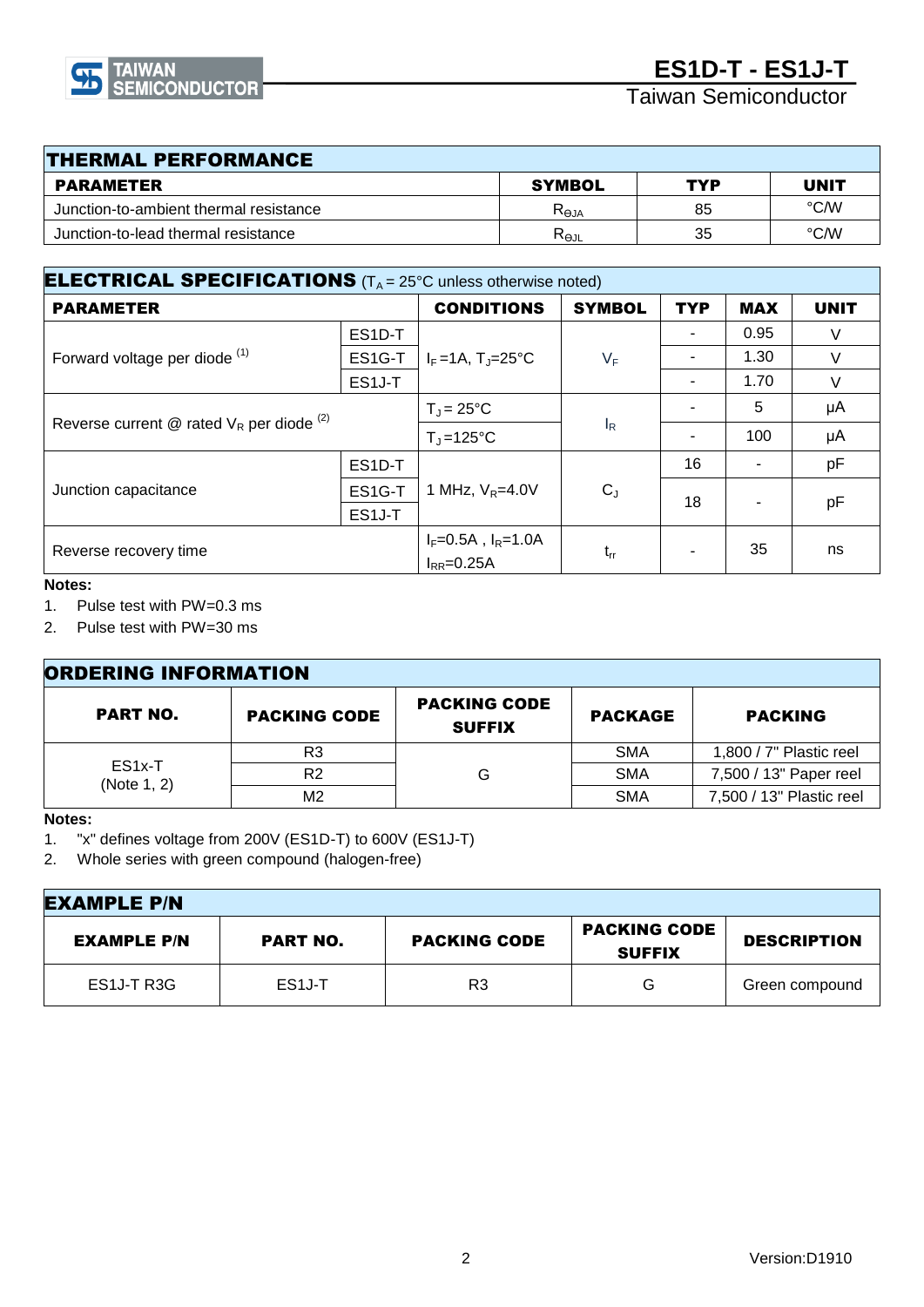

### CHARACTERISTICS CURVES

 $(T_A = 25^{\circ}C$  unless otherwise noted)



### **Fig1. Forward Current Derating Curve**

 **Fig4. Typical Forward Characteristics** 



 **Fig3. Typical Reverse Characteristics** 



 **Fig2. Typical Junction Capacitance**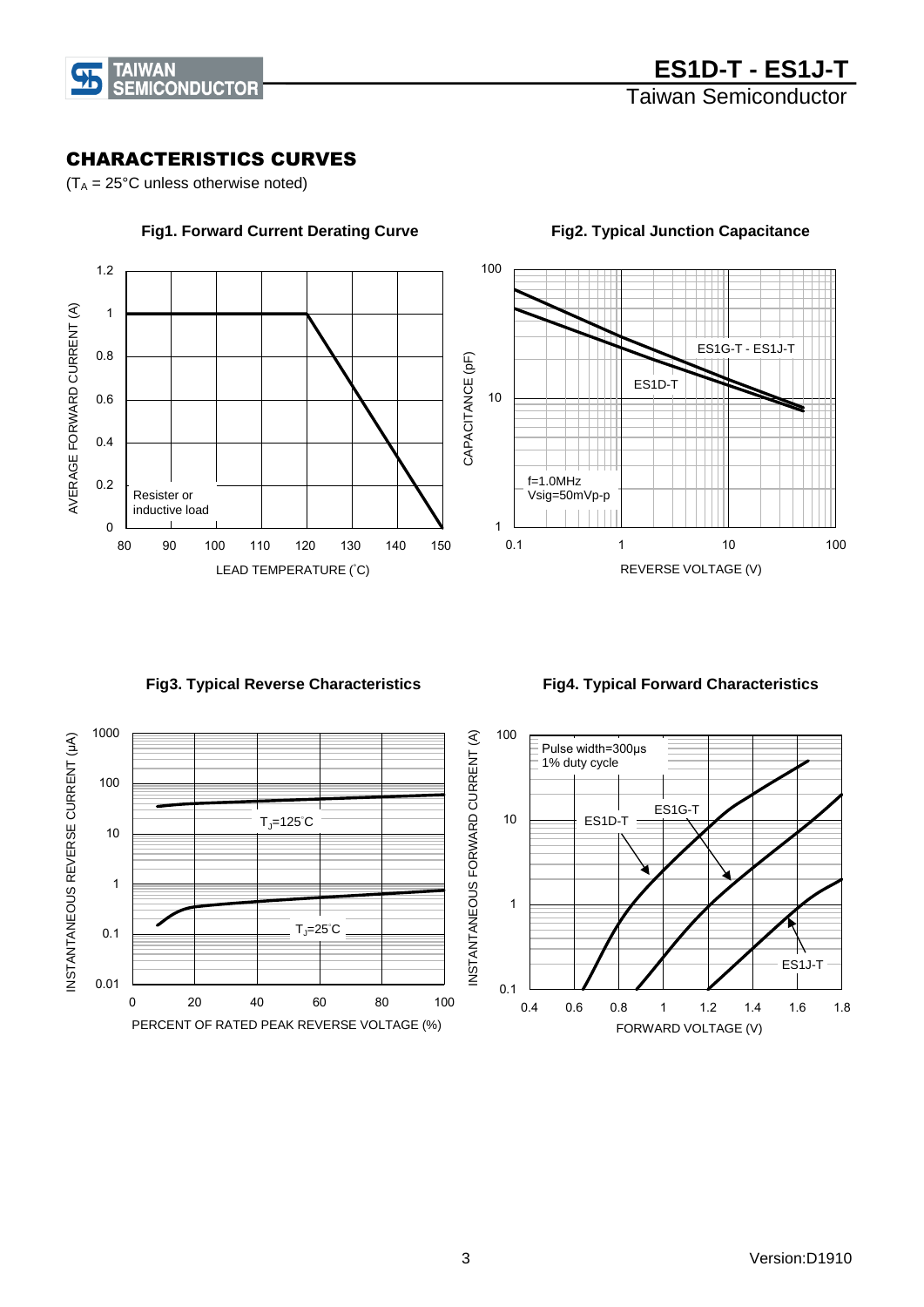

### CHARACTERISTICS CURVES

 $(T_A = 25^{\circ}C$  unless otherwise noted)

### **Fig5. Maximum Non-repetitive Forward Surge Current**

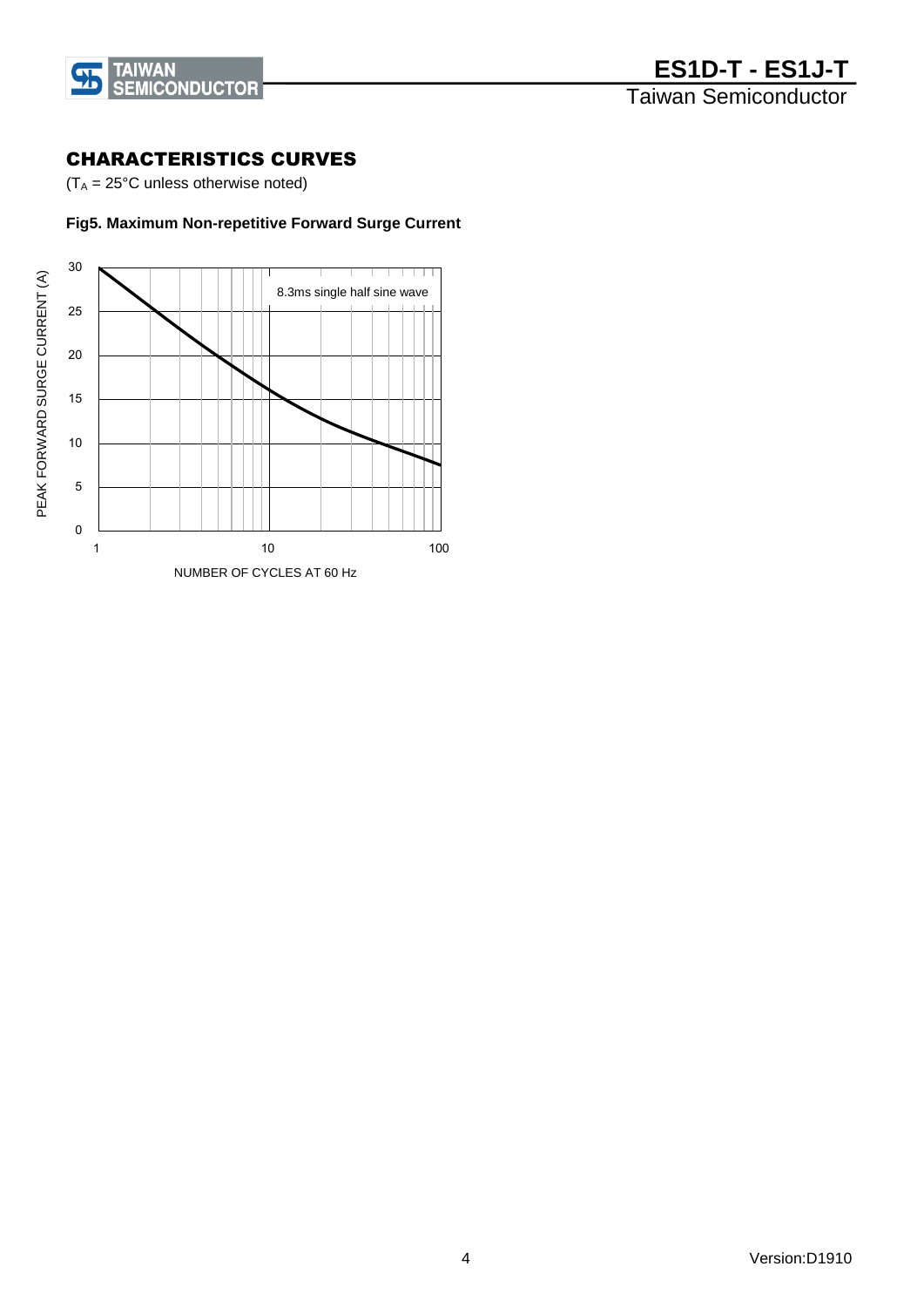Taiwan Semiconductor



# PACKAGE OUTLINE DIMENSIONS

## **DO-214AC (SMA)**





| <b>DIM</b> | Unit (mm) |      |       | Unit (inch) |
|------------|-----------|------|-------|-------------|
|            | Min       | Max  | Min   | Max         |
| A          | 1.27      | 1.58 | 0.050 | 0.062       |
| в          | 4.06      | 4.60 | 0.160 | 0.181       |
| C          | 2.29      | 2.83 | 0.090 | 0.111       |
| D          | 1.99      | 2.50 | 0.078 | 0.098       |
| Е          | 0.90      | 1.41 | 0.035 | 0.056       |
| F          | 4.95      | 5.33 | 0.195 | 0.210       |
| G          | 0.10      | 0.20 | 0.004 | 0.008       |
| н          | 0.15      | 0.31 | 0.006 | 0.012       |

# SUGGESTED PAD LAYOUT



| <b>Symbol</b> | Unit (mm) | Unit (inch) |
|---------------|-----------|-------------|
|               | 1.68      | 0.066       |
|               | 1.52      | 0.060       |
| C             | 3.93      | 0.155       |
|               | 2.41      | 0.095       |
|               | 5.45      | 0.215       |

### MARKING DIAGRAM

| P/N | = Marking Code   |
|-----|------------------|
| G   | = Green Compound |
| YW  | $=$ Date Code    |
| н   | = Factory Code   |